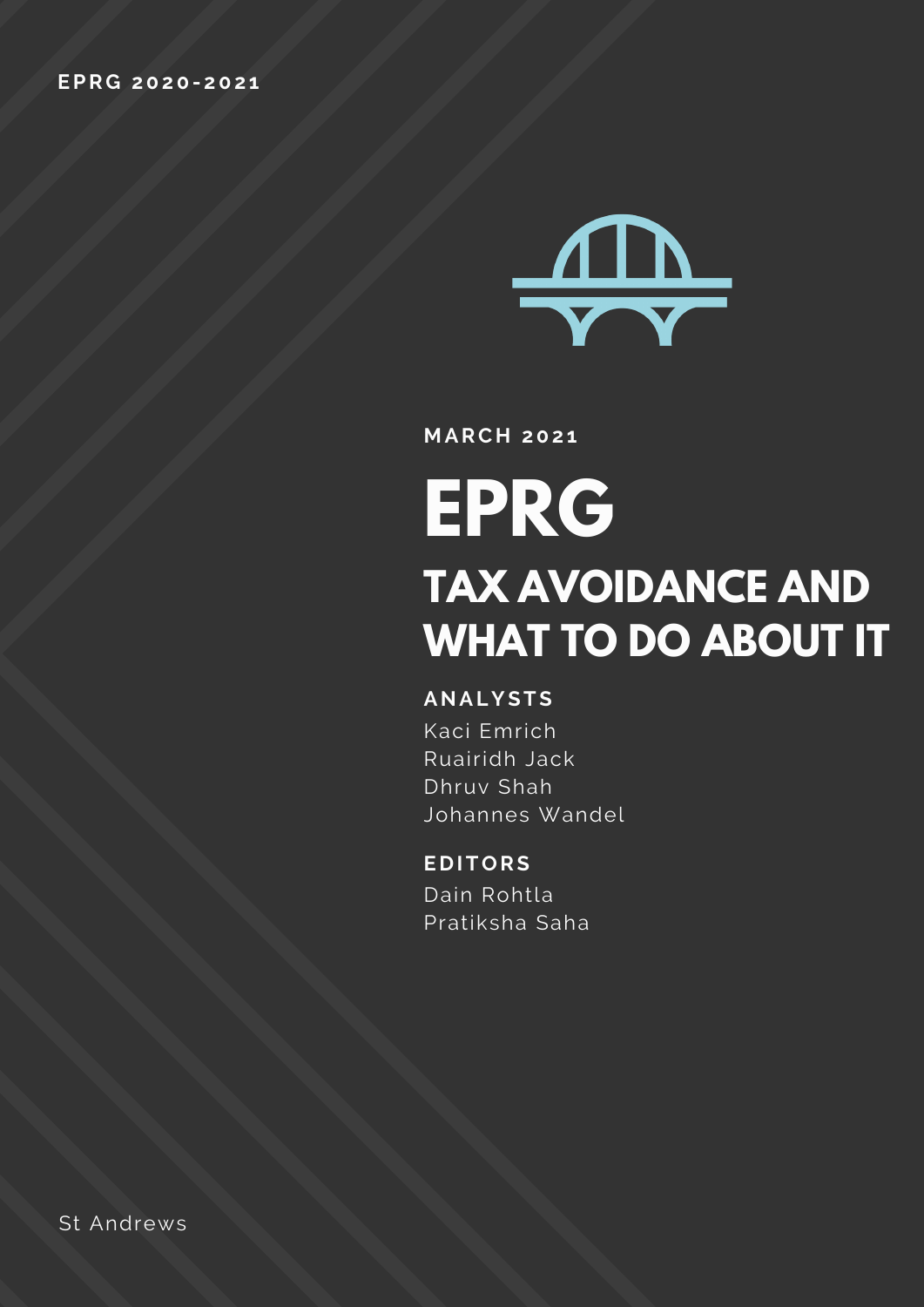# **Abstract**

*In recent years, tax avoidance by the rich has become a major source of contention under the present US tax system. This is attributed to a shortfall in capital gains tax rates relative to labour income which has incentivised wealthy individuals to game the system by earning income through corporations or assets. A comprehensive analysis on these tax loopholes unearths three primary ways in which the rich have exploited the system: offshore tax shelters, sheltering income in corporate entities and pass-through deductions. These loopholes have been promoted recently through Donald Trump's Tax Cuts and Jobs Act of 2017 (TCJA) which has decreased the corporate tax rate. This paper argues that a fundamental tax overhaul is required to balance the deficit between capital gains and labour income. Therefore, the current US administration must consider policies which not only equalise the tax rates on domestic and offshore earnings of US multinational companies but target and tax corporate income immediately to avoid pass through treatment.*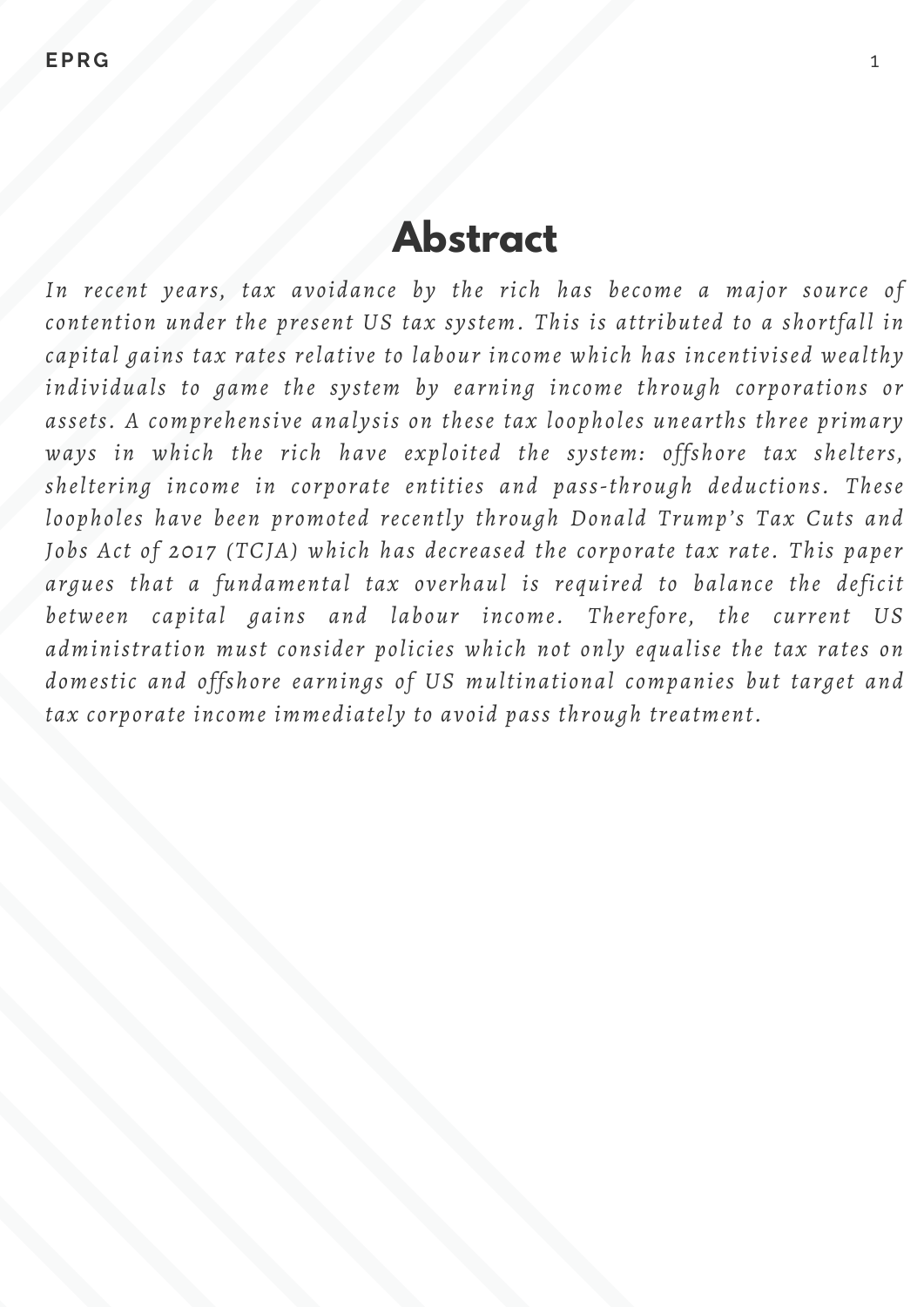# 1 Introduction

The tax system in the US contains several loopholes which benefit the wealthy in the country, and often allows them to achieve a lower effective tax rate. Underlying this is the difference between the ways in which income from labour and gains on the appreciation of assets are treated for tax purposes – for example, in 2020, an individual paying taxes as a single tax filer had a tax-free capital gains allowance of \$40,000 and would pay 15% on any gains from \$40,001 - \$441,450. [1] This compares to an individual facing income tax who received a standard deduction in 2020 of just \$12,400 in comparison (Tax Policy Center). The tax advantages received by those paying capital gains tax rather than income tax create a strong incentive for individuals to re-classify earnings as capital gains where possible, allowing them to benefit from the favourable tax system and reducing federal tax receipts.

Another underlying issue is the way in which corporations can use offshore tax shelters to minimize their tax bills in countries in which they operate and earn revenue. By having the freedom to move profits between jurisdictions it is possible for corporations to minimize the amount of tax payable on their profits, which means a loss to tax receipts of the governments of the jurisdictions in which the firms operate.

This report will provide an overview of how the US tax system favours the wealthy by considering pass-through entities, offshore corporate tax shelters and the mismatch between capital gains and income tax rates in the US and will look at current policy developments and suggest further policy proposals to tackle some of the issues covered.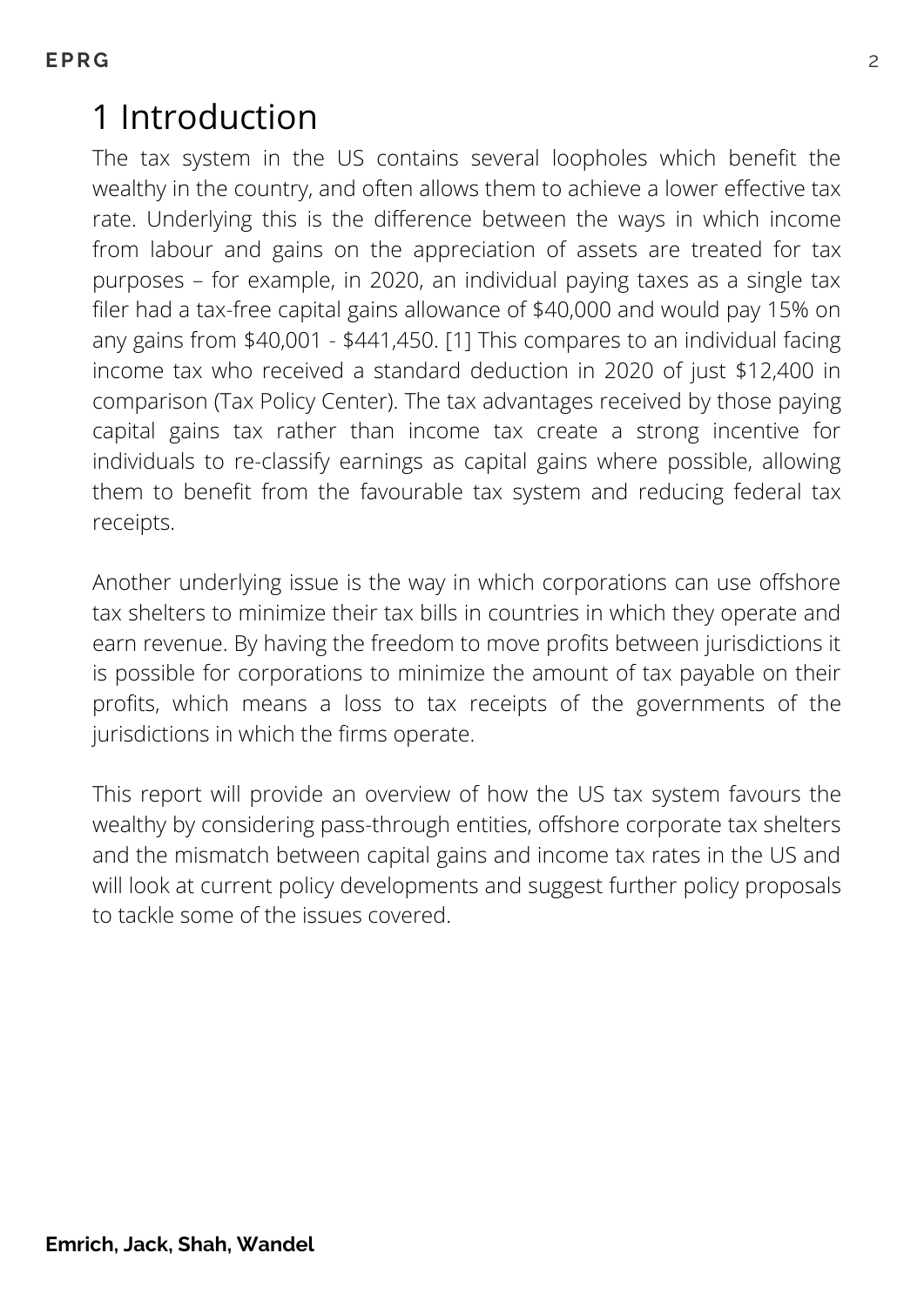### 2 Tax-Avoidance – An Overview

There are many estimates of the effects of tax evasion and avoidance on federal tax receipts in the US. Sarin & Summers (2019), estimate that between 2020 and 2029, the Internal Revenue service will fail to collect almost \$7.5 trillion in taxes that it is due, and in a 2019 report, the IRS itself estimated the average net annual tax gap between 2011 and 2013 was around \$381 billion, or 14% of total tax liability (IRS, 2019). This means that from 2011-2013, each year there was an average gap of \$381 billion between what the IRS were owed in taxation and what they received. To put this in context, in 2018/19, the UK Department of Health and Social Care's core budget was around £142.6 billion (The King's Fund), so the loss to federal tax receipts caused by the US tax gap significantly reduces available funding for expanding and maintaining key public services.

Significant loopholes in the design of the tax system in the US mean that it is possible for wealthy individuals to gain significant tax advantages. One of the main underlying issues is in the difference between capital gains tax and income tax. Income that is earned because of the gain on the disposal of an asset such as shares in a company, are taxed at the capital gains tax rates – which in the US are much lower than the income tax rates for assets that are held for longer than one year. Short-term capital gains tax rates apply to assets sold within one year of purchase, and these gains are added to overall annual income and taxed at the standard income tax rates ranging from 10% to 37%. This means that the tax system benefits those who hold on to assets for a longer period of time, thereby benefiting those who have more disposable income and can put money away into assets for a longer period. This can also incentivise individuals with access to corporations to organize their finances in such away that minimizes their tax liability by taking advantage of complex tax laws. An example of this is a pass-through entity, which is a business where all business income passes through to the owner and is taxed as personal income. This means that the entity does not pay any corporation tax compared to the case of 'c-corporations', which pay corporation tax on earnings, and any dividends distributed to shareholders are also taxed further at personal dividend tax rates.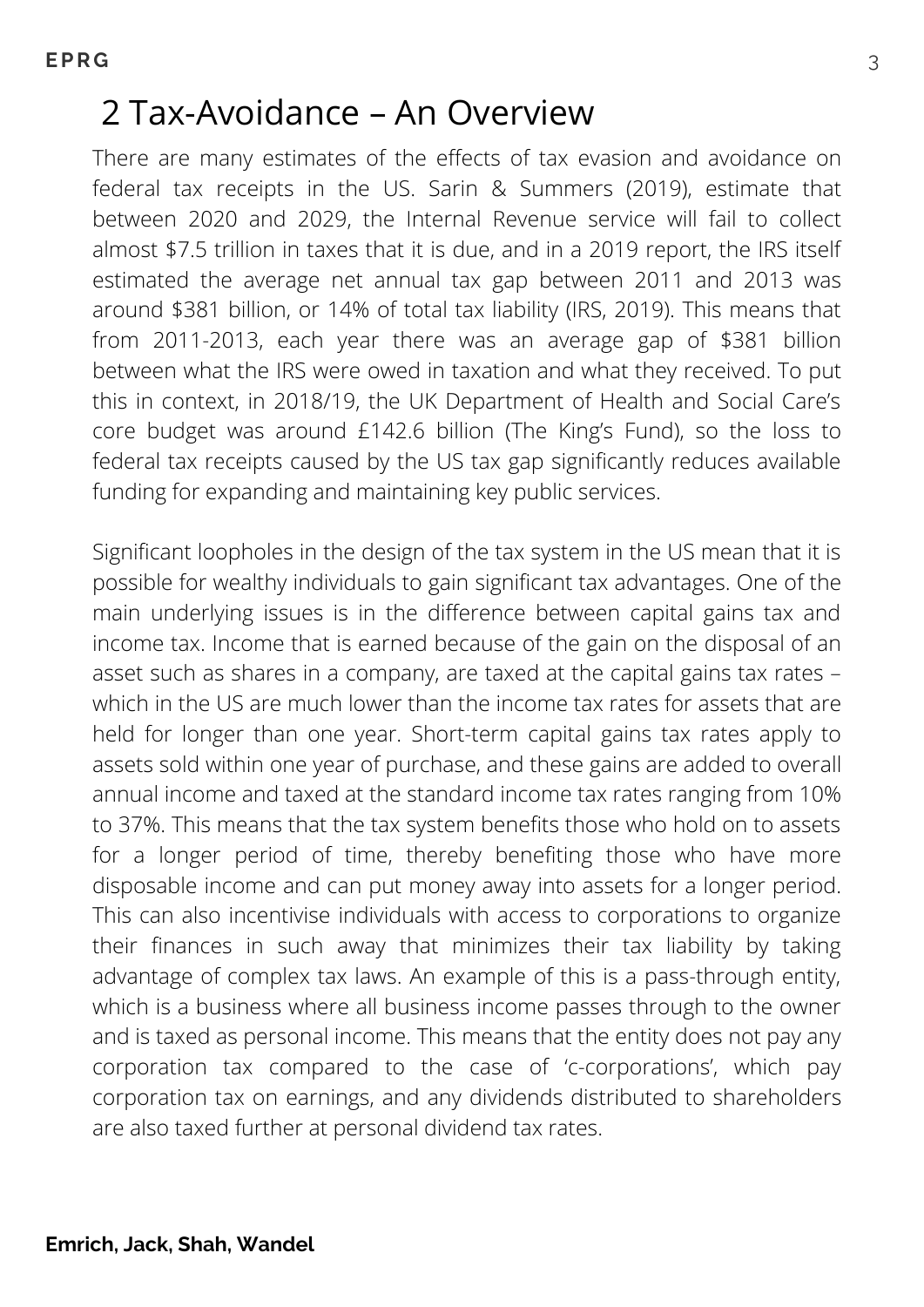The pass-through entity therefore removes this double taxation. It is also possible to use any losses generated in a pass-through entity to offset other income earned, as all pass-through entity profits are treated as personal income –therefore a loss from the pass-through entity can be used to offset an equal portion of other income earned, meaning it is not subject to income tax. This structure allows individuals who own such entities to reduce their tax bill in ways that are not possible for those earning income solely through labour.

### 3 Off-Shore Tax Shelters

Many US companies and wealthy individuals avoid paying corporate income taxes by shifting profits to foreign subsidiaries or affiliates (often shell companies) in "tax haven" countries that offer favorable tax rates and other financial incentives. They have done so because of opportunities created by American tax laws that many have characterised as inadequate and unfair. Prior to the enactment of the Tax Cuts and Jobs Act of 2017 (TCJA), the income of US multinational companies was taxed on a worldwide basis irrespective of where it was earned, but the tax obligation on the income of their foreign subsidiaries was deferred until the income was repatriated by making it available to the US parent company (Tax Policy Center). Thus, the use of such offshore tax shelters has allowed companies to evade US income tax obligations. on the foreign profits until such profits were brought ashore to the US (if in fact they ever were). This loophole has encouraged companies to defer bringing money into the U.S. economy for as long as possible or even permanently. The magnitude of the problem is such that as of 2017, US corporations had total overseas profits of \$2.6 trillion that had yet to be repatriated (Looney, 2017). As a result, enormous losses in American tax revenue and substantial inequities exist in a system in which multinational companies and wealthy individuals can easily shield large portions of their income from taxation while other taxpayers cannot. The problem is not confined to America, but rather is a world-wide phenomenon. Indeed, according to the International Monetary Fund (IMF), offshore tax shelters are estimated to deprive governments of tax revenues of between \$500 billion-\$600 billion and have a substantial impact on the international economy (Shaxson, 2019).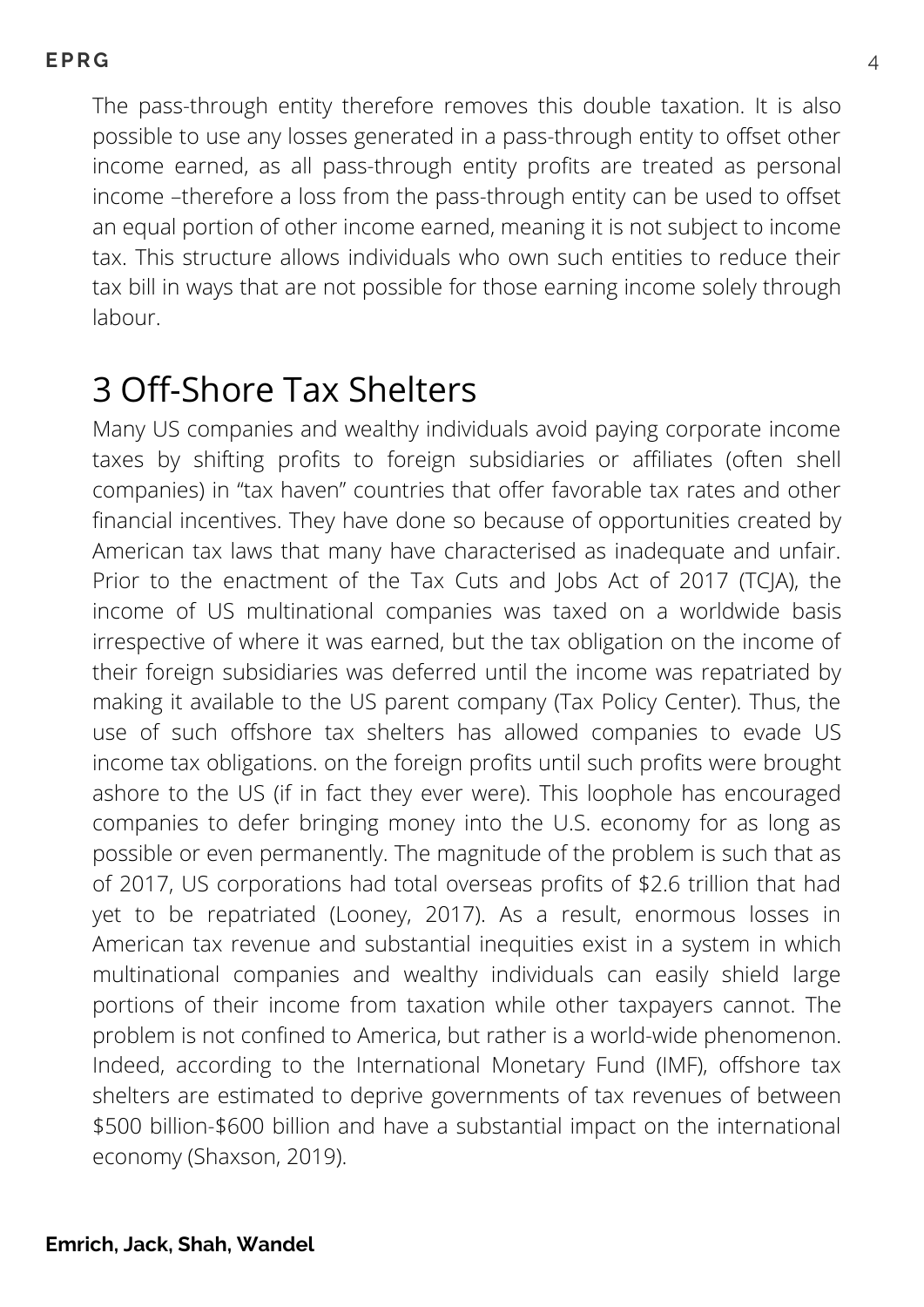The offshoring loophole in the American system results in an unfair shifting in the allocation of the federal tax burden. The tremendous losses to the American tax system, and the resulting inequities are caused by the fact that many financially strong companies simply are not paying their commensurate share. One prominent historical illustration of the problem is that despite earning more than \$74 billion on worldwide sales between 2009 and 2012, Apple paid virtually no taxes to the U.S. or any other country as a result of its offshoring tax strategies (Americans for Tax Fairness, 2014). The enormous benefits that multinational companies realize as a result of such strategies causes an inequitable allocation of financial responsibility for funding the federal government's expenditures as other taxpayers are required to foot the bill. It can also trap money abroad and thereby impede the US economy.

By lowering the corporate tax rate and making other changes, the TCJA was supposed to make improvements by reducing the incentive for companies to stash money abroad indefinitely. Proponents of the legislation believed that it would lead to a boost in the US economy and tax revenues as companies that had substantial amounts of cash trapped abroad would have increased motivation to repatriate that cash and invest in domestic growth. The TCJA switched from a worldwide tax system based on repatriation to a modified territorial one under which income from foreign sources is largely exempt from U.S. taxation, with the exception of an additional tax imposed on certain types of foreign income (Furner & Dickins, 2019). As a means of transitioning to the new tax framework, TCJA imposed a one-time transition tax payable over eight years (15.5% if held as cash or cash equivalents, and of 8% if held as illiquid assets) on all unrepatriated foreign profits (Furner & Dickins, 2019; Smolyansky, et al., 2018). Although the TCJA helped to repatriate \$465 billion during the first half of 2018, \$2.5 trillion was still left overseas as of that time (Furner & Dickins, 2019). An additional problem was that the TCJA excluded from taxation the dividends that domestic corporations receive from foreign corporations in which they own at least a 10% stake (Tax Policy Center).

Thus, the TCJA arguably may have partially closed one tax loophole, but it created another. Indeed, Congress' Joint Committee on Taxation found that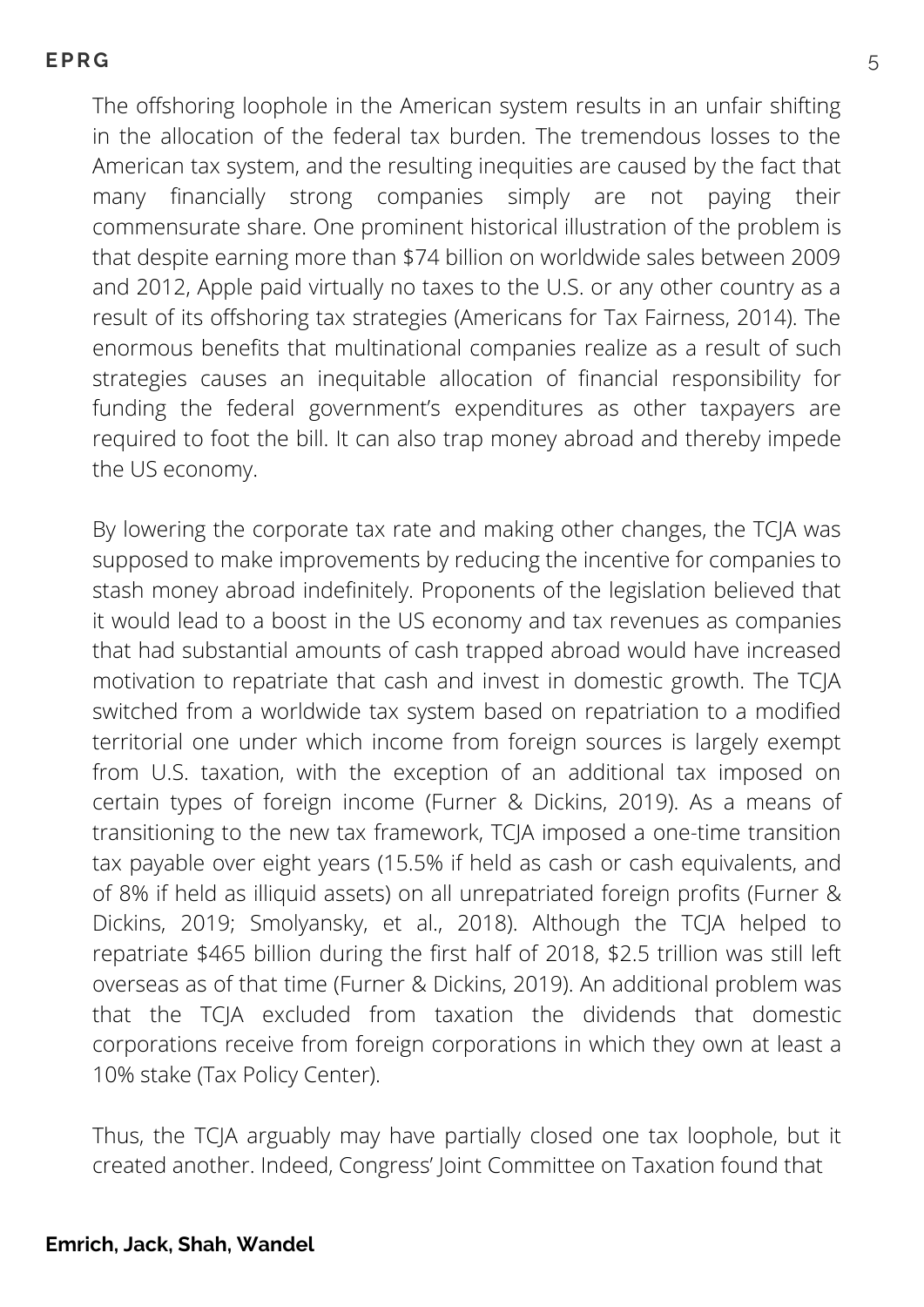instead of increasing revenue, the TCJA will actually reduce revenue by \$14 billion over a period of 10 years (Institute on Taxation and Economic Policy, 2019). Similarly, the Congressional Budget Office has concluded that not with standing the purpose of the TCJA, "U.S. companies will continue to avoid taxes on \$235 billion in profits shifted offshore annually" (Institute on Taxation and Economic Policy, 2019). Moreover, a study that looked into the effects of that legislation found that, rather than investing in domestic capital assets, the affected companies used the cash to buy back their own stock and paradoxically to invest in foreign capital assets (Smolyansky, et al., 2018; Beyer, et al., 2019; Cohen, 2019). In other words, the legislation did not have its intended effect and the substantial problems created by the offshoring loopholes still remain and need to be addressed.

### 4 Tax avoidance strategies

The Tax Cuts and Jobs Act of 2017 is considered to have introduced the most extensive changes to the Internal Revenue Code since the Tax Reform Act of 1986 (Donaldson, 2018; Kaminet al., 2019)[1]. As an analysis of all the different new modifications in the new tax legislation would be too exhaustive for this essay, we concentrate on the following two key alterations: The lowering of the US corporate tax rate from 35% to 21% and the creation of an up to 20% deduction for income that is earned through a pass-through business (Kaminet al., 2019; Greenberg and Kaeding, 2018; Saezand Zucman, 2019; Shaviro, 2018). [2]

Both of these changes play a core role in the tax reform and give rise to controversial debates about the introduced tax rate cuts from a welfare and efficiency perspective as well as about potential loopholes originating from the new legislative framework.

# 4.1Sheltering Income: A Two Step Process

Corporate tax sheltering is the process by which an individual earns income through a corporation, avoiding higher levels of taxation incurred by a higher individual tax rate. [3]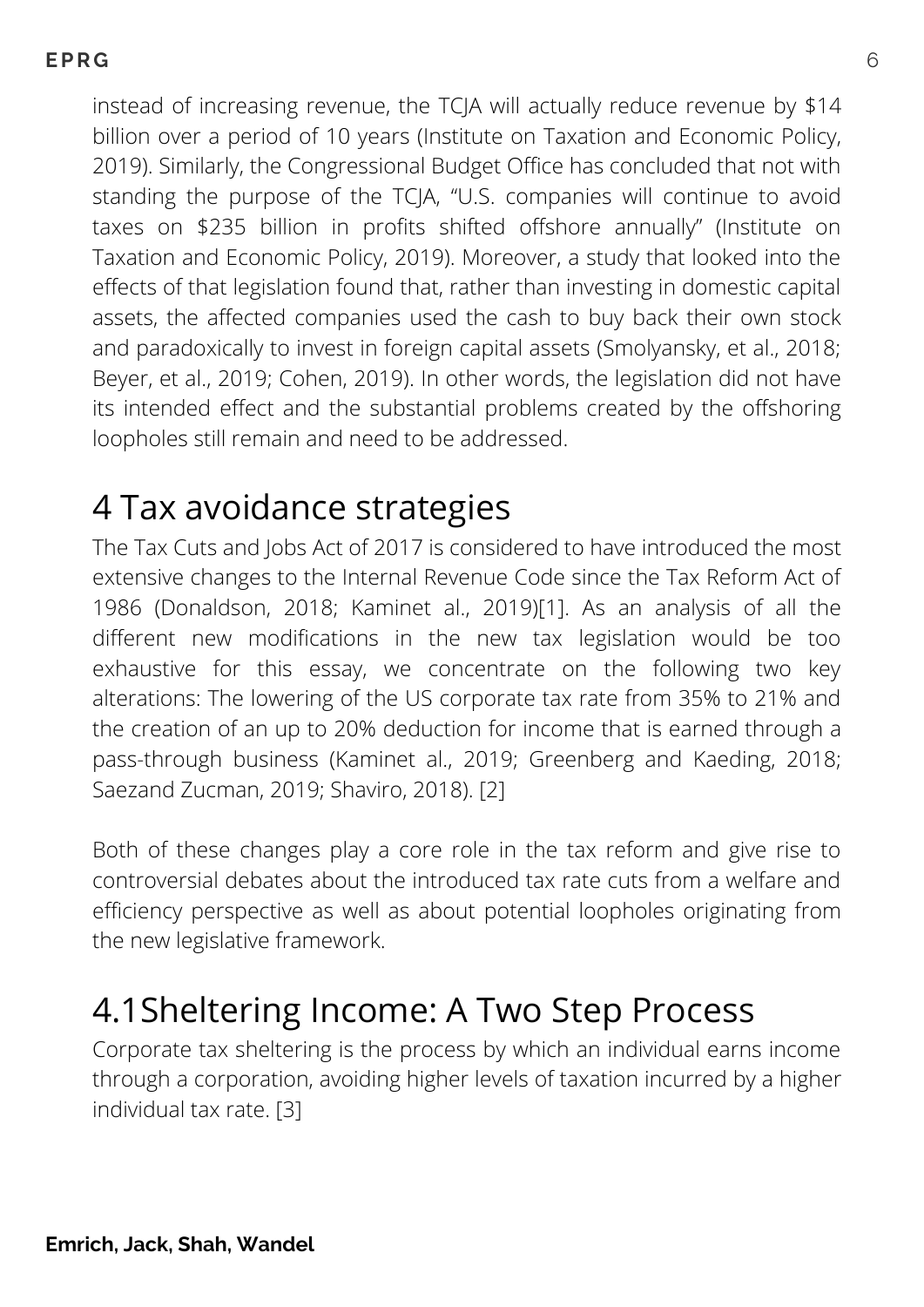The process will be shortly discussed, however, it is crucial to note that despite corporate income being taxed twice, once when the income is earned and lastly upon distribution of that income; an adequately low corporate tax rate allows individuals to still benefit despite being taxed twice. Individuals, in many instances, can even forego to pay the second layer of tax. Tax gaming focused on using corporations involves two key steps. Firstly, the individual must earn income through the corporation as opposed to an individual. Secondly, the individual defers or completely avoids triggering the second layer of tax by distributing earnings from the corporation or by selling stock. If followed, these two steps allow an individual to create notable savings on taxation by avoiding paying any individual income tax. Even if the second layer of tax is not avoided, one can still gain from paying a lower tax rate on their income under the TCJA - unlike prior laws implemented (Kaminet al., 2019). This is made possible by lowering of the corporate tax rate to 21%. The maths is explained in sufficient detail below:

Ordinary income is taxed at 40.8% under the new law (down from 44.6%). If a corporation is used as a tax shelter, the individual is taxed at a maximum rate of 21%. When the post-tax income is distributed as dividends, the remaining amount is taxed at a top rate of 23.8%. The combined effective rate of tax isoverall39.8%, and still less than the maximum 40.8% income tax rate an individual would have to pay without using corporations as tax shelters (Kaminet., 2019). In this sense, tax gaming is a win-win situation for individuals.

An Important point to note is that new changes made under the TCJA favours income earned through corporations instead of earned as individuals and is made possible by the decreases made in corporation tax. Such benefits can be magnified by entirely removing this second layer of tax. If done correctly, the individual is taxed at only 21% - cutting their tax bills by nearly a half.

There are a variety of ways to defer this second layer of tax. The simplest way is to not distribute the income out of the corporation for an extended period–avoiding any taxes on dividends. If an individual held the corporate stock till death, their heirs could escape paying any tax because the TCJA eliminates any built-in gain on assets (I.R.C. § 1014).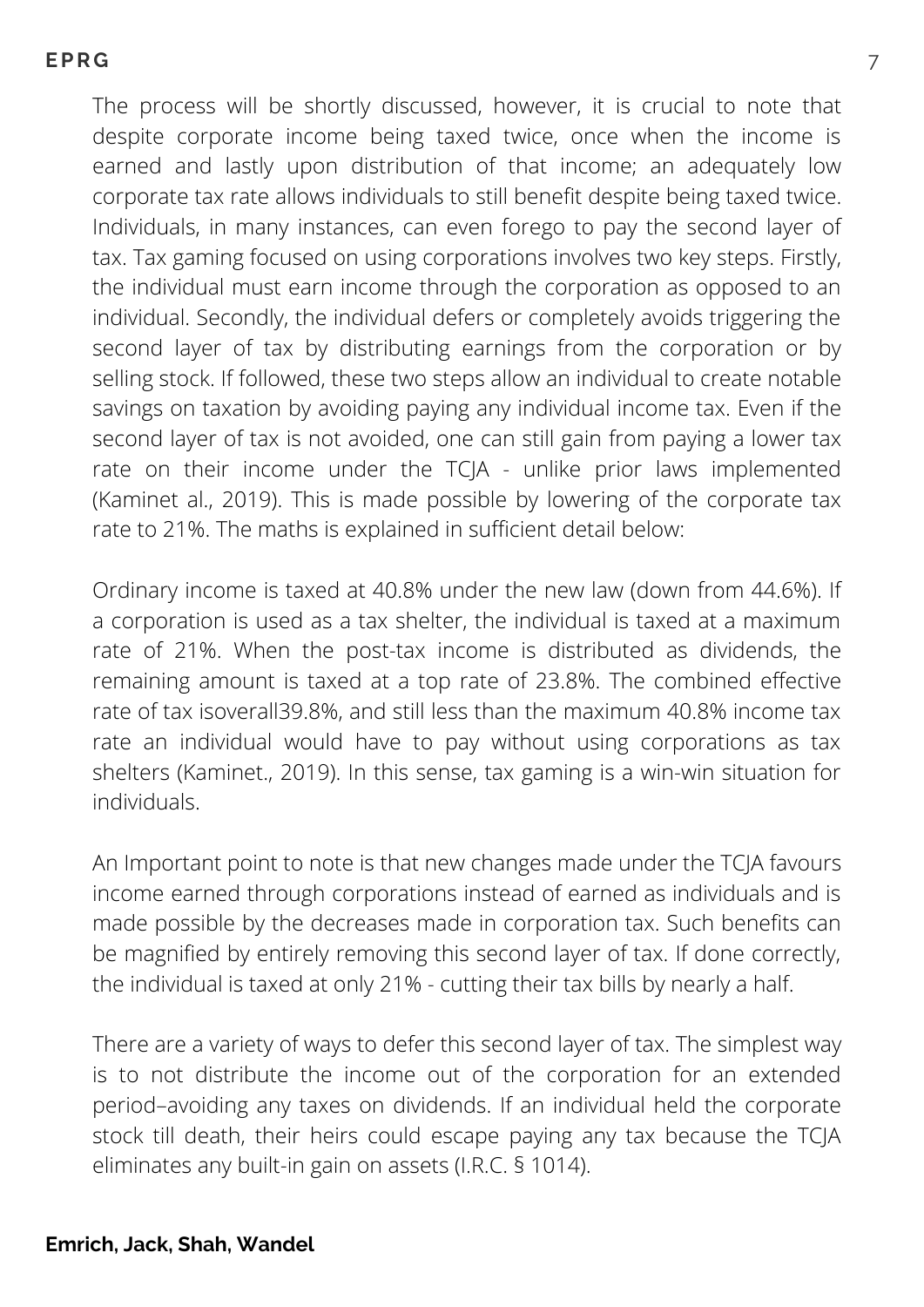In the long run, an individual's heirs would avoid paying a second layer of tax and game the system. Of course, one does not need to wait till death. A second method tax payers can utilise to eliminate the layer of taxes by careful investment. Kaminet al. (2019) point out that one can achieve a similar result by keeping their corporate shares in a Roth retirement account. When entering retirement, the individual can pay no extra tax from the corporation, thus paying only a mere 21% of tax on income overall.

### 4.2 Pass-Through deductions

There are certain requirements for income to be eligible for the passthrough deduction. Note first that labour income is excluded from the deduction (i.e. one must be a partner in a partnership, a shareholder of a S corporation or the owner and manager of a sole proprietorship). The deduction is further limited to income that is generated from pass-through businesses. If the combined taxable income for a married couple exceeds \$315,000 (\$207,500 for a single individual) the deduction is only applicable to income originating from certain types of passthrough businesses. [4] Finally, for a combined taxable income exceeding \$315,000 for a married couple (\$157,500 for a single individual) the amount deductible depends on the number of wages paid to employees and the amount of real assets of the company. That is, taxpayers with a total taxable income above the given threshold can deduct up to 50% of the paid "W-2 wages" or if greater 25% of the paid "W-2 wages" plus 2.5% of the historical value of any acquired qualified real asset (Kamin et al., 2019; Saez and Zucman, 2019; Shaviro 2018; Donaldson, 2018). [5]

The rules governing the deduction are rather arbitrary and lack foundation in economic theory. There does not seem to exist an adequate theoretical justification for the favourable treatment of some businesses over others. The complexity and missing economic basis of the law incentivise taxpayers to engage in tax avoidance strategies. That is, one is intrigued to look for possibilities to make use of the pass-through deduction although the respective income my not (automatically) be eligible for it.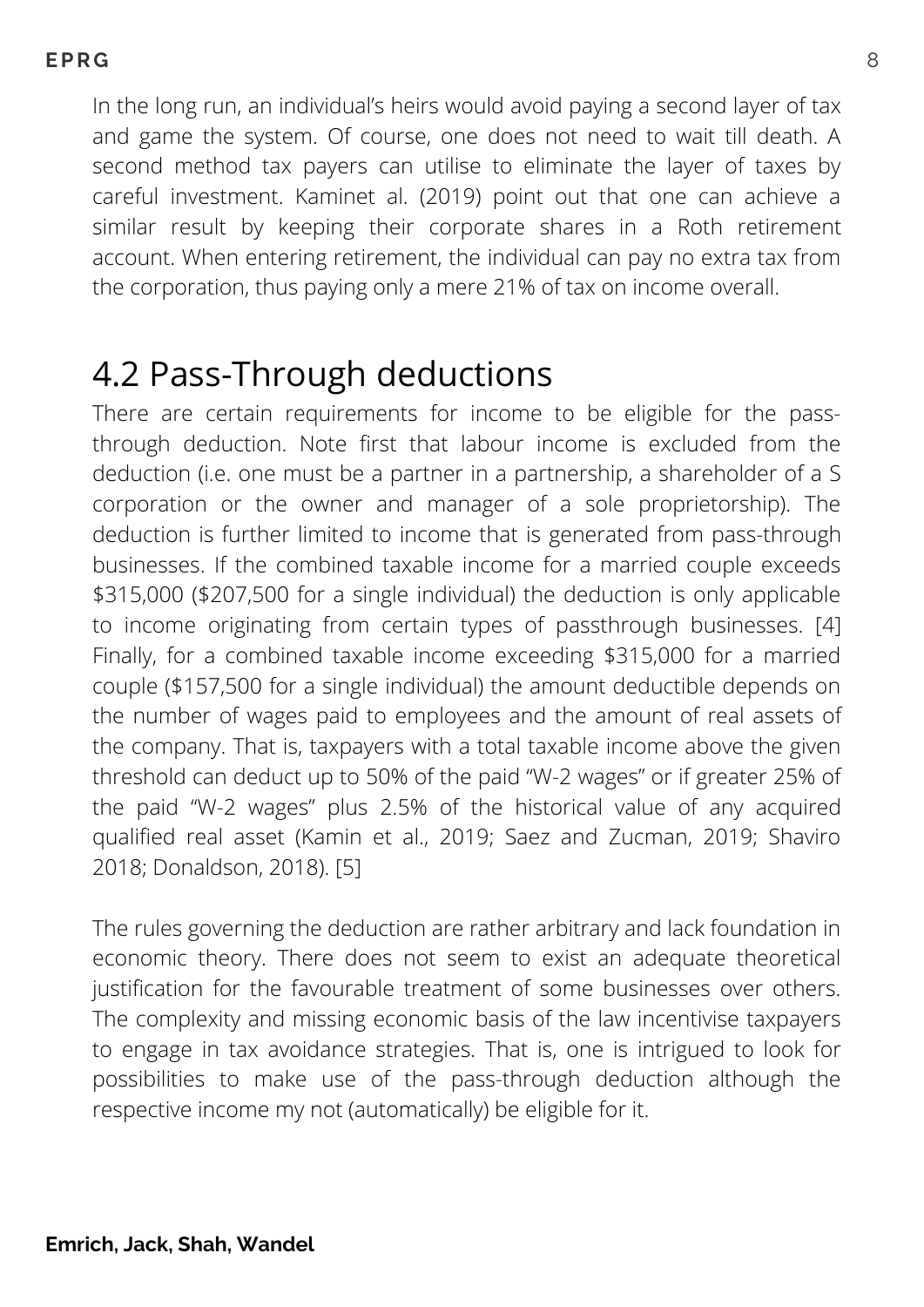### 4.2.1 Becoming self-employed

As noted above, pass-through deductions are not applicable for labour income. Thus, changing the position of an employee into an independent contractor or partner makes the income potentially eligible for the deduction. As Kamin et al. (2019) put it:

*Do not be John Doe, employee. Be John Doe, independent contractor or partner in an LLC receiving a profit share rather than wages.*

(Kamin et al., 2019, p. 1463) Therefore, businesses might change the positions of their employees into one where the income is eligible for passthrough deductions (Kamin et al., 2019). Promoting employers into higher positions mainly on the grounds of tax purposes (and not due to job performance) might cause for distortions on the labour markets leading to a misallocation of resources, inefficiencies and eventually to welfare losses. Furthermore, there does not seem to be an economic reason for (further) benefiting business income (or any income of the deduction eligible category) over labour income. [6] Due to this ambiguity, the current legislation might lead to a situation where a big part of high taxpayers is going to disappear into a self-employed status which would significantly decrease the tax base (Shaviro, 2018; Saez and Zucman, 2019; Kamin et al., 2019).

# 4.2.2 "Packing" and "Cracking"

Some lines of business are not eligible (or only eligible under certain requirements) for the pass-through deduction. However, one way to still get parts of the deduction, is to separate ("Cracking") or add ("Packing") qualifying businesses from/to the service partnership. The aim is to reallocate parts of the profit stream from the service partnership to another business that is eligible for the pass-through deduction (Kamin et al., 2019). One way of doing that would for example be to start a real-estate business (which is automatically eligible for the pass-through deduction without any requirements), transform all real-estate property from the service partnership (e.g. a law firm) to the real-estate company and then charge the service partnership with a rent as high as the current market situation allows.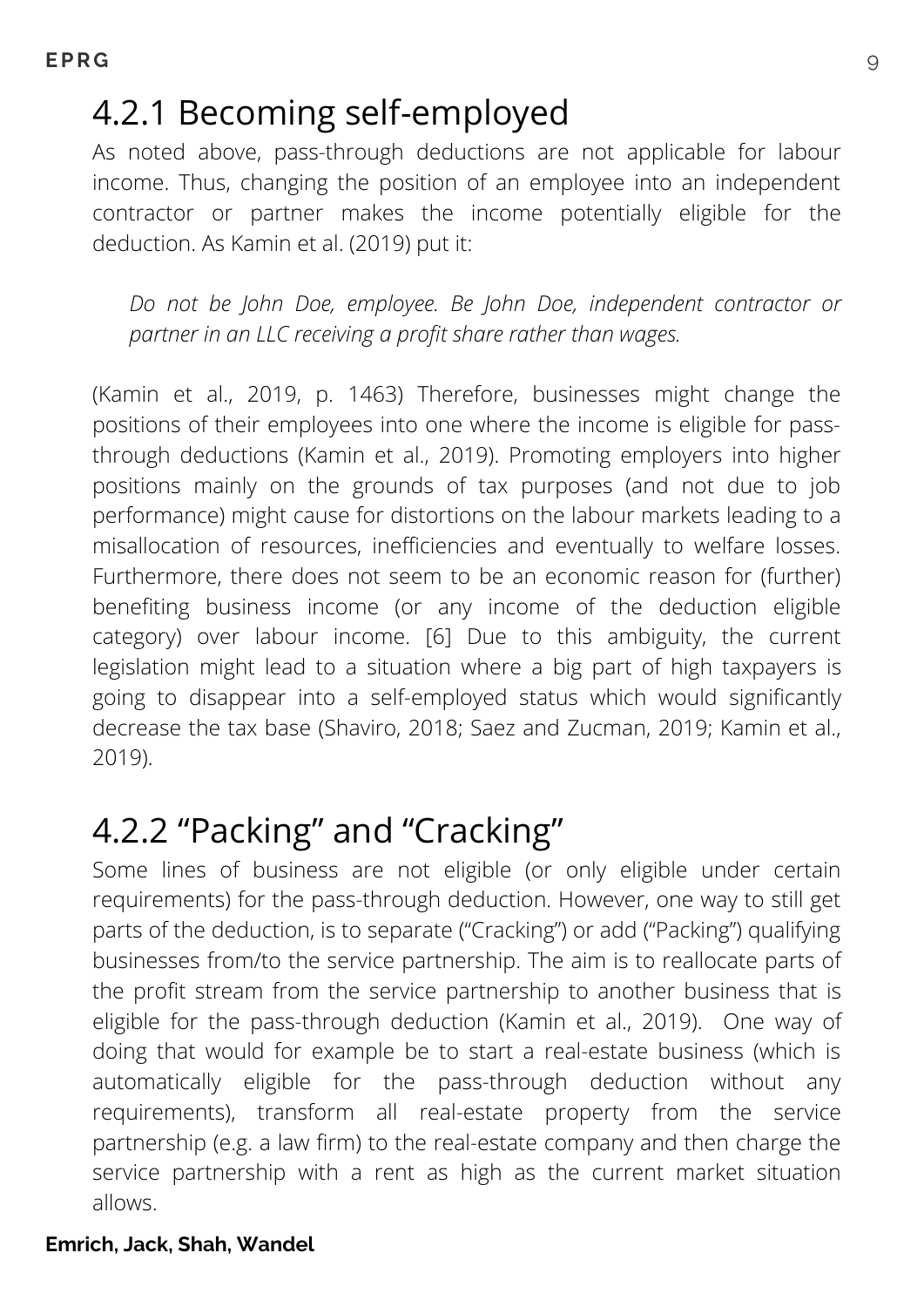Although the common ownership of the two companies cannot exceed 50%, there are still structures that enables tax avoidance (Kamin et al., 2019; Donaldson, 2018). For example, there are "outward facing" cracking companies (i.e., organisational structures where the cracked company also has other consumers than the service partnerships) or "real cracking" companies, where the cracked businesses do not have common ownership but the saved taxes within the eligible company are split among the concerned parties (Kamin et al., 2019; Donaldson, 2018). It is very difficult to clearly distinguish between a cracking strategy and normal business practices in these situations.

### 4.2.3 Creating losses

As noted above, some businesses are only eligible for the pass-through deduction if they pay sufficient W-2 wages or have enough depreciable real assets. Given that, companies might play the game of creating losses by making negative net present value investment decisions that help them to increase their depreciation expenses to an extend that the net loss of the investment is overcompensated by the tax gain through the increased passthrough deduction. If that is the case, the resources would have been put do better use within the economy. That is, in this case the efficient allocation of resources would be distorted leading to welfare losses (Kamin et al., 2019). This might be a rather theoretical creation of potential loophole. However, it highlights possibly welfare decreasing incentives generated by the tax code.

# 4.3 Conclusion

There are many more potential tax avoiding strategies occurring from the new tax legislation. The Trump administration has defended the implementation of the Tax Cuts and Jobs Act of 2017 (TCJA), and the sweeping changes it brought to corporate taxation, arguing it to bring:

#### "*Rocket fuel for our economy." (Hobson, 2019)*

In retrospect, the changes brought about by TCJA have remained minimal, with no substantial economic growth and an absence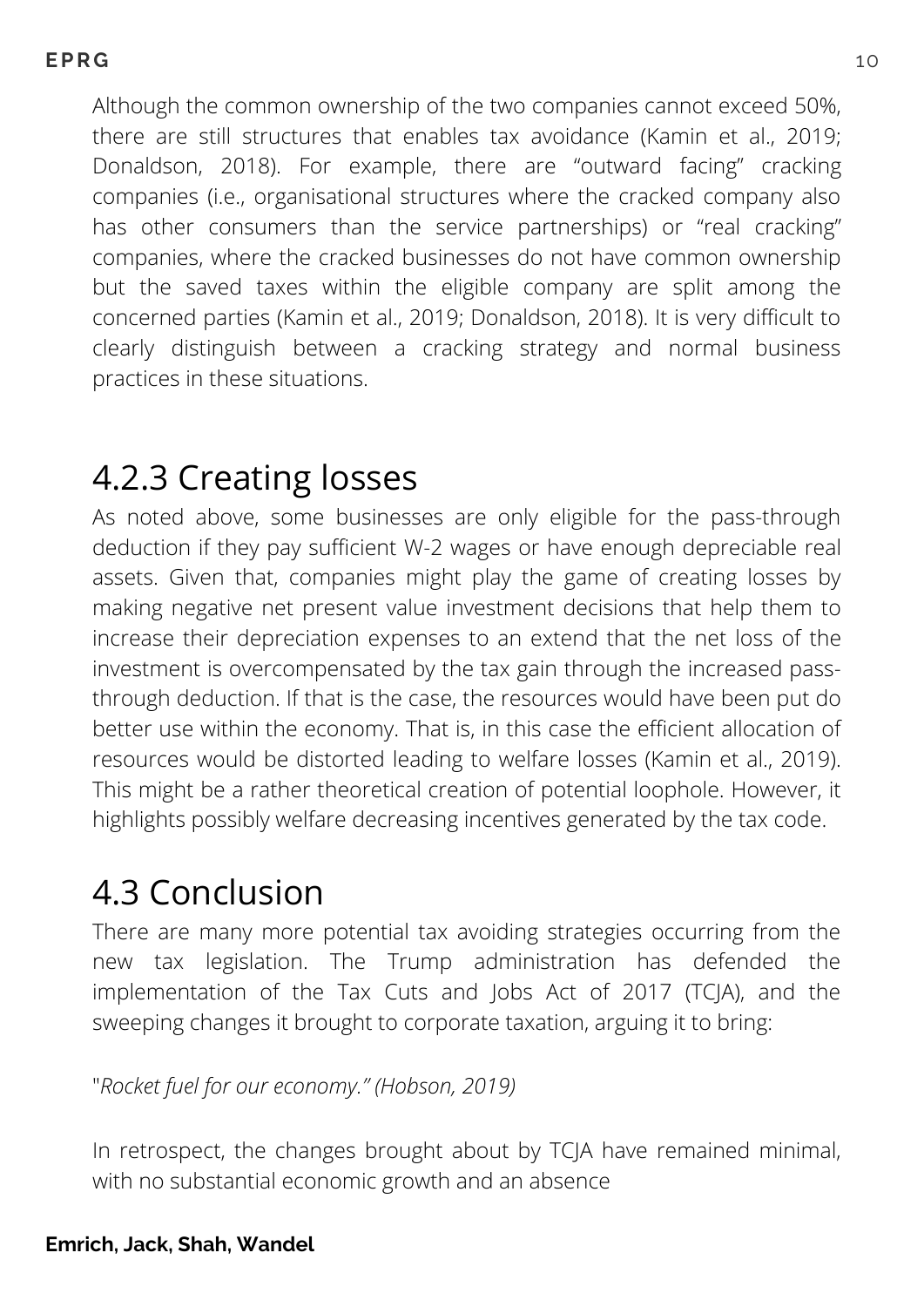of high-powered growth rate of jobs in the economy (Varun, 2020). Following Saez and Zucman (2019), the pass-through deduction in the current form leads to a top marginal tax rate for business income of 29.6% relative to a top marginal tax rate of 37% for wages (Saez and Zucman, 2019). As most of the US business income is earned within the pass-through sector, the estimated overall drop of the top individual income tax from 40.8% to 33.4% will affect a big tax base. Consequently, the total federal revenue is estimated to decrease by \$414 billion (Kamin et al., 2019; Greenberg and Kaeding, 2018). The Joint Committee on Congress similarly concurs and warns that the economic impact will result in the TCJA costing more than \$1 trillion, and primarily benefitting the rich (JCX, 2017). Given that inequality has been steadily rising the last few decades, the gap between super rich and poor has grown exponentially (Piketty et al., 2013). This puts into question not only the efficiency of lowering taxes, but the larger more problematic question of, who benefits from such changes in legislation. As this report argues, these loopholes favour mainly the rich.

### 5 Policy Recommendations

This report identifies three main issues concerning tax-avoidance and the related consequences for the economy and society. Firstly, the different rates at which income from capital is taxed compared to labour income, incentivises individuals and organisations who are able to reclassify income as capital gains to do so, and thereby reduce their effective marginal tax rate. See for example the potential exploitation of the pass-through deduction rules. The lack of economic logic underlying the classification of some businesses to be eligible for the passthrough deductions and others not, is the fundamental issue of the pass-through deduction rules. The seemingly arbitrary distinction between different kind of businesses for tax purposes incentivises individuals to reclassify their income in order to take part of the beneficial tax treatment. Following Kamin et al. (2019), the pass-through deduction should therefore be eliminated from the tax code due to its complexity, regressivity and expense (Kamin et al., 2019).

Given that these tax advantages are generally open to those with higher incomes – who can afford to invest and receive income in the form of capital gains, increasing the taxation of such gains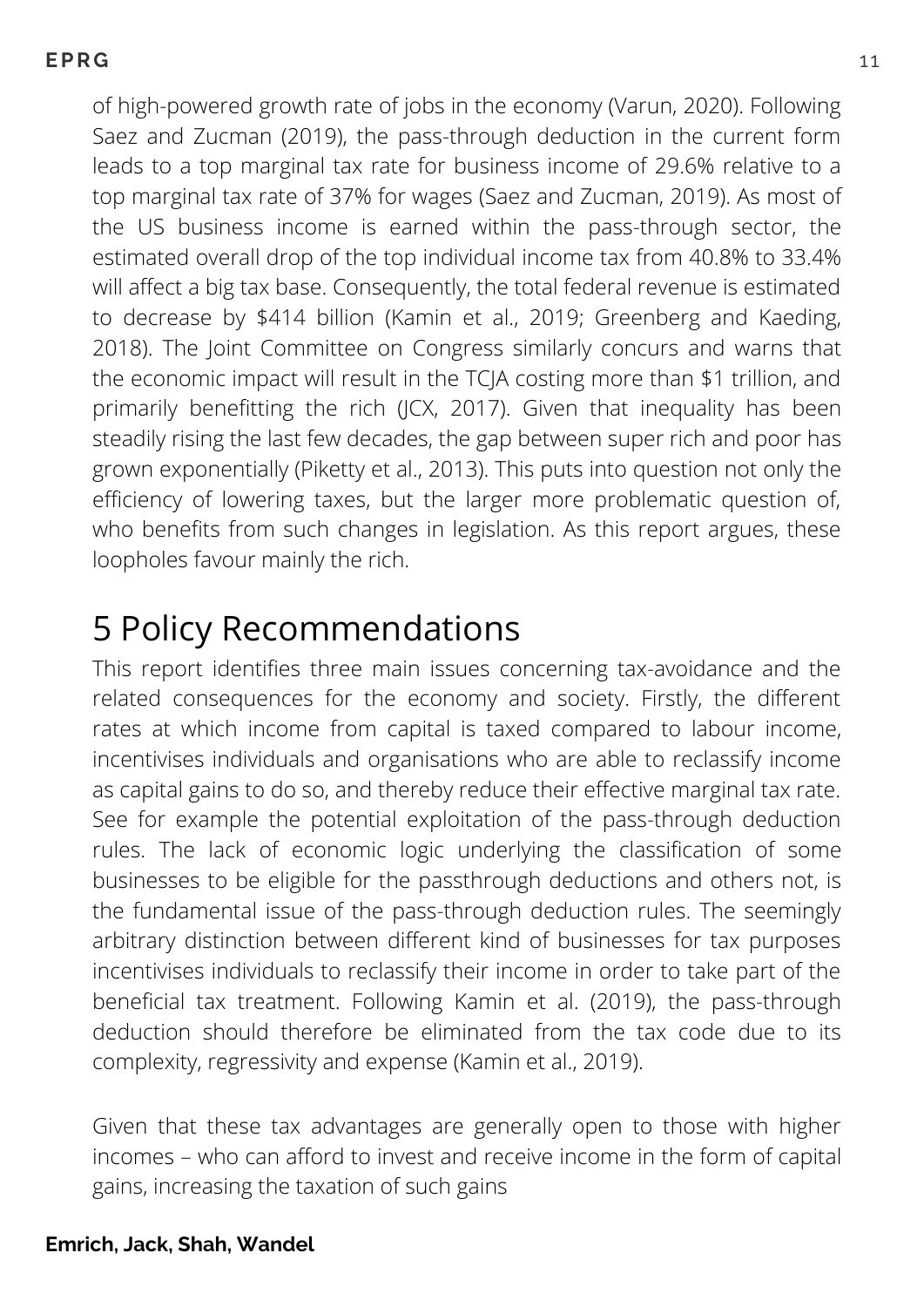would be a fairly progressive taxation policy measure as it would disproportionately affect the wealthier individuals in society, but could also increase the government's tax revenues, allowing for greater spending on public services. Tax gaming opportunities are shown to have arisen primarily because a lowering of the corporation tax creates incentives to avoid paying the top individual income tax rate (Bayern, 2017). A process enabling individuals to game the system. One possible solution is thus considered below. Assuming the current administration wishes to keep the corporate tax rate at a much lower level in comparison to the individual tax rate, a fundamental tax change is required to mitigate tax gaming. The biggest problem the tax system faces is that the current gap between capital and labour income earnings are skewed towards capital gains. If this gap exists, individuals will be incentivised to avoid paying income tax. Therefore, one option to close this gap is to tax any earning through corporations immediately, thus avoiding any pass-through treatment. Moreover, such a reform would have the added benefit of undermining any gains one may have had prior by investing through corporations (Gergen, 2016).

This idea of reducing the gap between the taxation of labour and capital was recently put to work in the UK. A recent report by the office for tax simplification recommended closer alignment of the rates. With a capital gains personal allowance in the UK of £12,300: 50,000 taxpayers reported capital gains just below this figure and therefore not taxed for the year 2017- 18 (OTS, Capital Gains Tax Review, 2020). Reducing the personal allowance to a much lower level of £2000-£4000 would mean only relatively small capital gains were untaxed and would bring the majority of those 50,000 individuals into the taxable levels. Importantly decreasing the tax relief available to capital gains reduces the opportunity for avoidance of tax in particular by company owners, who may be able to classify part of their income as capital gains to take advantage of the tax-free allowance.

The report estimates a maximum increase in tax revenues of £14bn if capital gains tax rates were aligned with income tax rates assuming no change in behaviour – however such a policy measure would likely lead to individuals changing their behaviour and disposing of assets earlier to avoid the higher tax, so the £14bn figure is likely an unrealistically high estimate.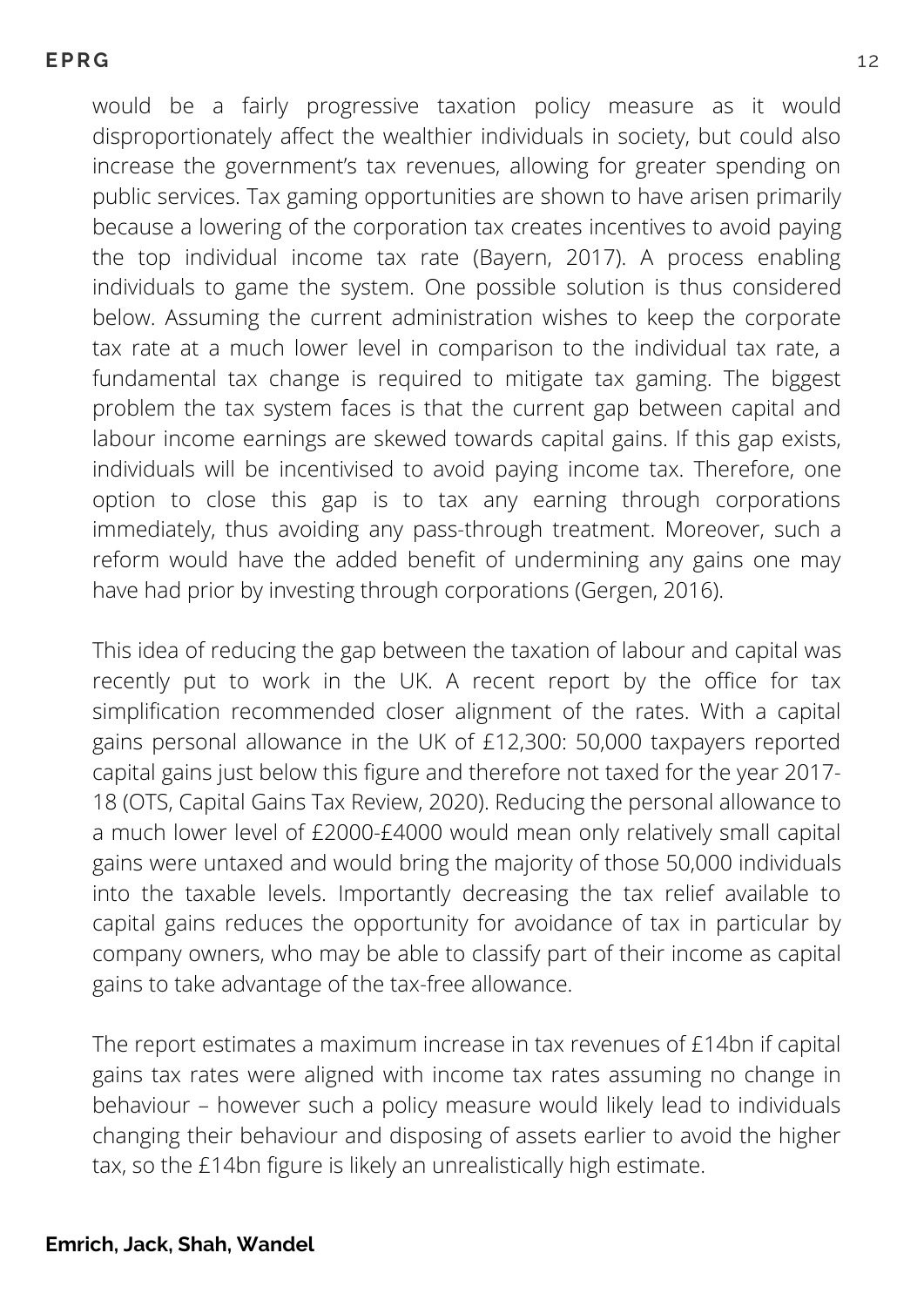Despite this, closer alignment of US capital gains tax rates with income tax rates and lowering of the personal allowance would reduce the incentives for individuals to reclassify income to take advantage of lower tax rates and generate significant additional tax revenues for the government. This could be achieved by aligning the long-term capital gains tax rates with the shortterm rates which reflect labour income taxes. This would significantly reduce the tax advantages available to those who can afford to retain assets for long periods of time.

Secondly, the shifting of profits to foreign subsidiaries in "tax-havens" in order to avoid paying (the generally higher) domestic tax bills in the US. The Biden administration has proposed several measures intended to close the offshoring loopholes, including: (i) removing the provision that allows certain U.S. companies that have call centers or production facilities overseas to escape paying taxes on the first 10% of their profits, (ii) doubling the tax rate to a minimum tax of 21% on all foreign earnings of US companies overseas so that it approximates what a domestic company would be obligated to pay for activities within the US, (iii) applying the minimum tax to each foreign jurisdiction separately; and (iv) imposing a 10% offshoring tax penalty for goods and services produced overseas (Epstein, 2020; Conklin, 2021). It would be useful to enact legislation that roughly equalizes tax rates on domestic and offshore earnings of US multinational companies (Institute on Taxation and Economic Policy, 2019), and compels them to recognize income in the tax year during which it is earned rather than when the money is repatriated to the US.

Additional changes, however, are also necessary to resolve some of the problems created by the TCJA itself. Most importantly, the exemption from taxation of dividends that domestic corporations receive from foreign corporations in which they own at least a 10% stake needs to be eliminated or modified, as it provides too much room for gamesmanship designed to avoid paying taxes. Additionally, a host of highly-technical changes proposed by the recently introduced Stop Tax Haven Abuse Act (H.R. 1786/S.725) need to be carefully considered (Clark, 2021). Many of the proposed changes relate to requiring greater transparency by US multinational corporations and imposing stiffer penalties upon those who fail to comply.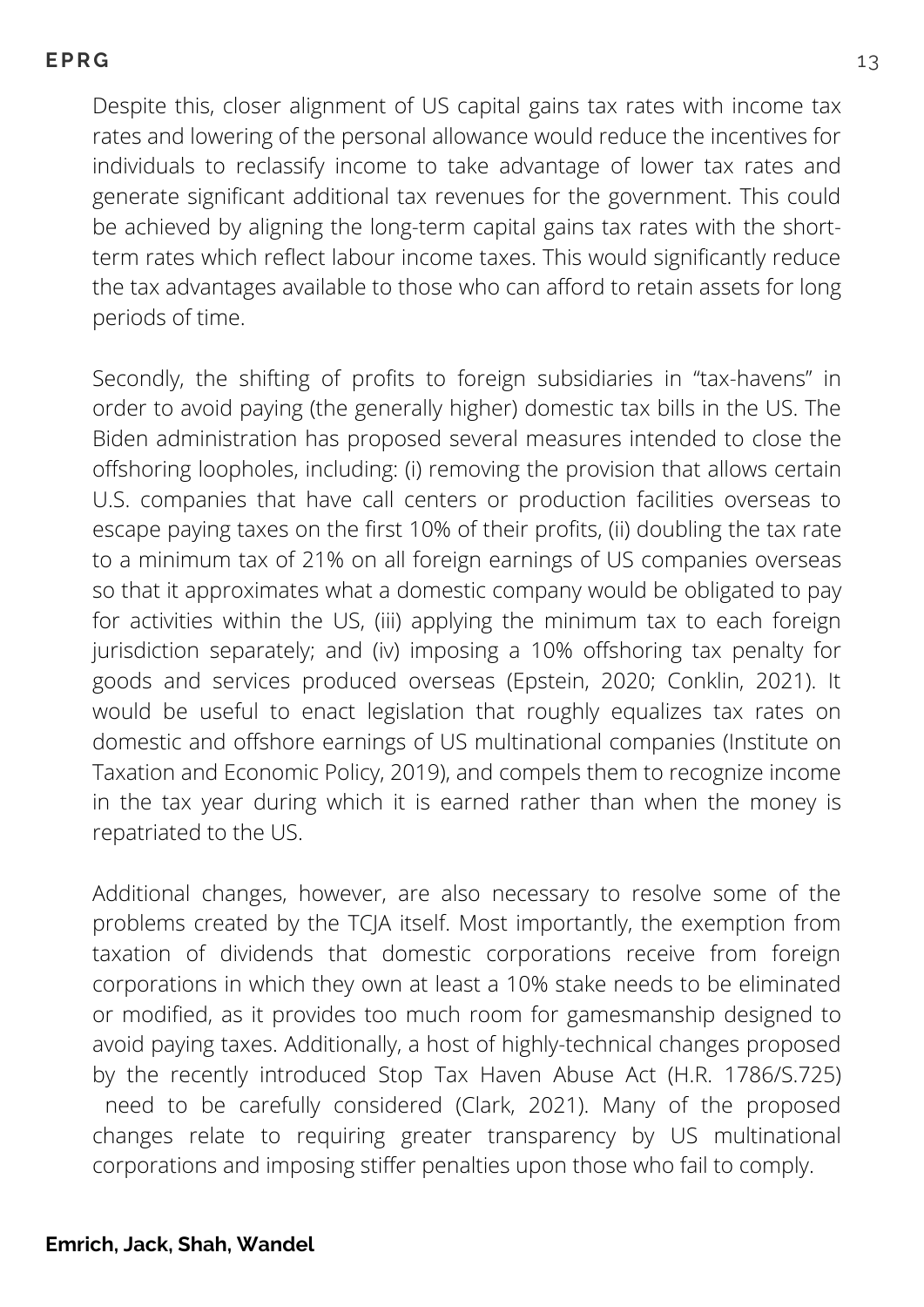These appear to be warranted as they will help cut down on fraudulent or questionable tax avoidance schemes. Other proposed changes relate to modifications to the Base Erosion and Anti-Abuse Tax (BEAT) that had been implemented under the TCJA to impose a minimum tax on payments between a US corporation and a related foreign subsidiary that otherwise would have been deductible (EY Tax News Update, 2021). These proposed changes include, for example, lowering the threshold of the tax from \$500 million to \$100 million and eliminating an exception for royalty payments (EY Tax News Update, 2021). Although these proposed changes need to be studied in further detail, they appear to be worth considering.

Lastly, the more general issue of the fundamental incentives to search for and find tax loopholes in the tax code at all should be addressed. The market for the tax avoidance industry is surprisingly efficient. That is, the market provides new and innovative tax avoidance strategies with a high frequency that benefits both, consumers and producers. In particular, the government almost always seems to be slower than the tax avoidance market in closing the new-found loopholes. Saez and Zucman (2019) put it the following way:

*"Everyone understands that the market for tax dodging will always be one step ahead of governments: it's impossible to anticipate the myriad ways in which highly paid and motivated tax accountants and consultants will try to circumvent the law" (Saez and Zucman, 2019, p. 56)*

It has to be noted however, that it is at least questionable if the surplus generated in the tax avoidance market benefits total social welfare. That is, it can be argued that the tax-avoidance industry does not create values that are beneficial for the whole society. In particular, the market outcome of tax avoiding strategies might be of such nature that it creates surplus for one part of the society at the cost of the other part (i.e. government spending, that can be considered as crucial for a civilized society if the government is assumed to try to maximise overall welfare, drops). Thus, overall social welfare might decrease as a consequence of the activities in the tax avoidance industry because markets (as efficient for the allocation of resources they may be) do not generally take the common good into consideration.

#### **Emrich, Jack, Shah, Wandel**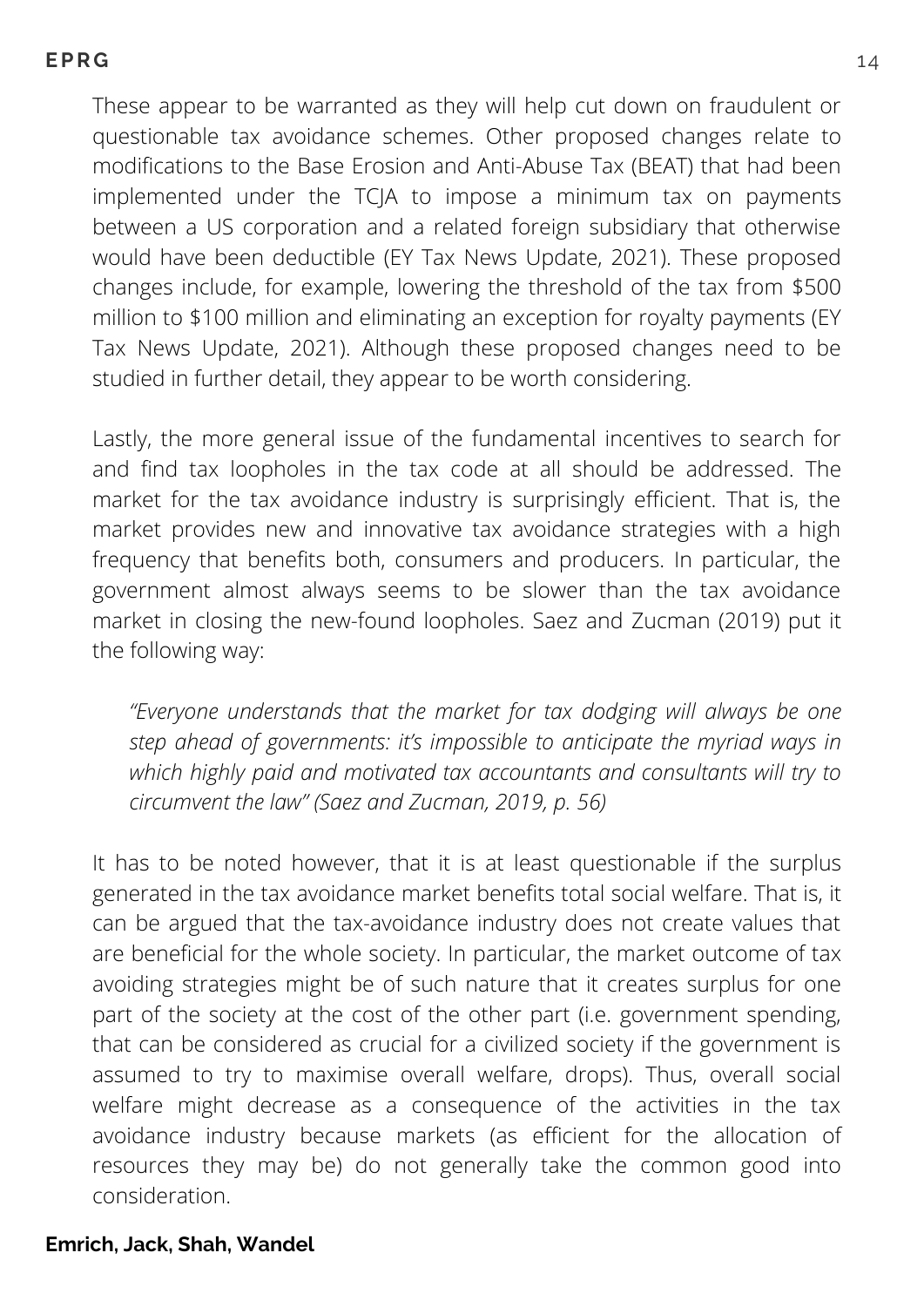This observation has two core implications: Firstly, Saez and Zucman suggest that the regulatory policy approach to the issue of tax avoidance should build more heavily on the economic substance doctrine. That is, instead of focussing primarily on regulating specific loopholes, legislators should follow the guideline that every transaction that is solely aiming at reducing tax bills should be forbidden. This can be seen as a case of deregulating every single potential loophole and building on a more general guideline for policy measures. Secondly, it has to be questioned whether it is welfare enhancing to have a market economy in the tax avoidance industry. On the basis of this argument, there seem to be good reasons to regulate the tax-avoidance industry more effectively, at least if the observation is true that the efficient market outcome in this particular market decreases overall social welfare.

# Reference List

Americans for Tax Fairness (2014). Off-shore corporate tax loopholes. Available at: [https://americansfortaxfairness.org/files/9-ATF-Offshore-](https://americansfortaxfairness.org/files/9-ATF-Offshore-Corporate-Tax-Loopholes-fact-sheet.pdf)Corporate-Tax-Loopholes-fact-sheet.pdf (Accessed 19 March 2021).

Bayern, S.J. (2017). 'An Unintended Consequence of Reducing the Corporate Tax Rate', Tax Notes, 157 (8), pp. 1137-1139. Available at: [https://papers.ssrn.com/sol3/papers.cfm?abstract\\_id=3089917#](https://papers.ssrn.com/sol3/papers.cfm?abstract_id=3089917) (Accessed 23 March 2021).

Berk, J., DeMarzo, P. and Harford, J. (2019). Fundamentals of corporate finance. Global Edition, 4th ed., New York: Pearson Education.

Beyer, B., Downes, J.F., Mathis, M.E., and Rapley, E.T. (2019). 'Early evidence on the use of foreign cash following the Tax Cuts and Jobs Act of 2017' (presented at the 2019 annual meeting of the American Accounting Association). Available at:

[https://scholarspace.manoa.hawaii.edu/bitstream/10125/64904/1/HARC\\_202](https://scholarspace.manoa.hawaii.edu/bitstream/10125/64904/1/HARC_2020_paper_225.pdf) 0 paper 225.pdf (Accessed 19 March 2021).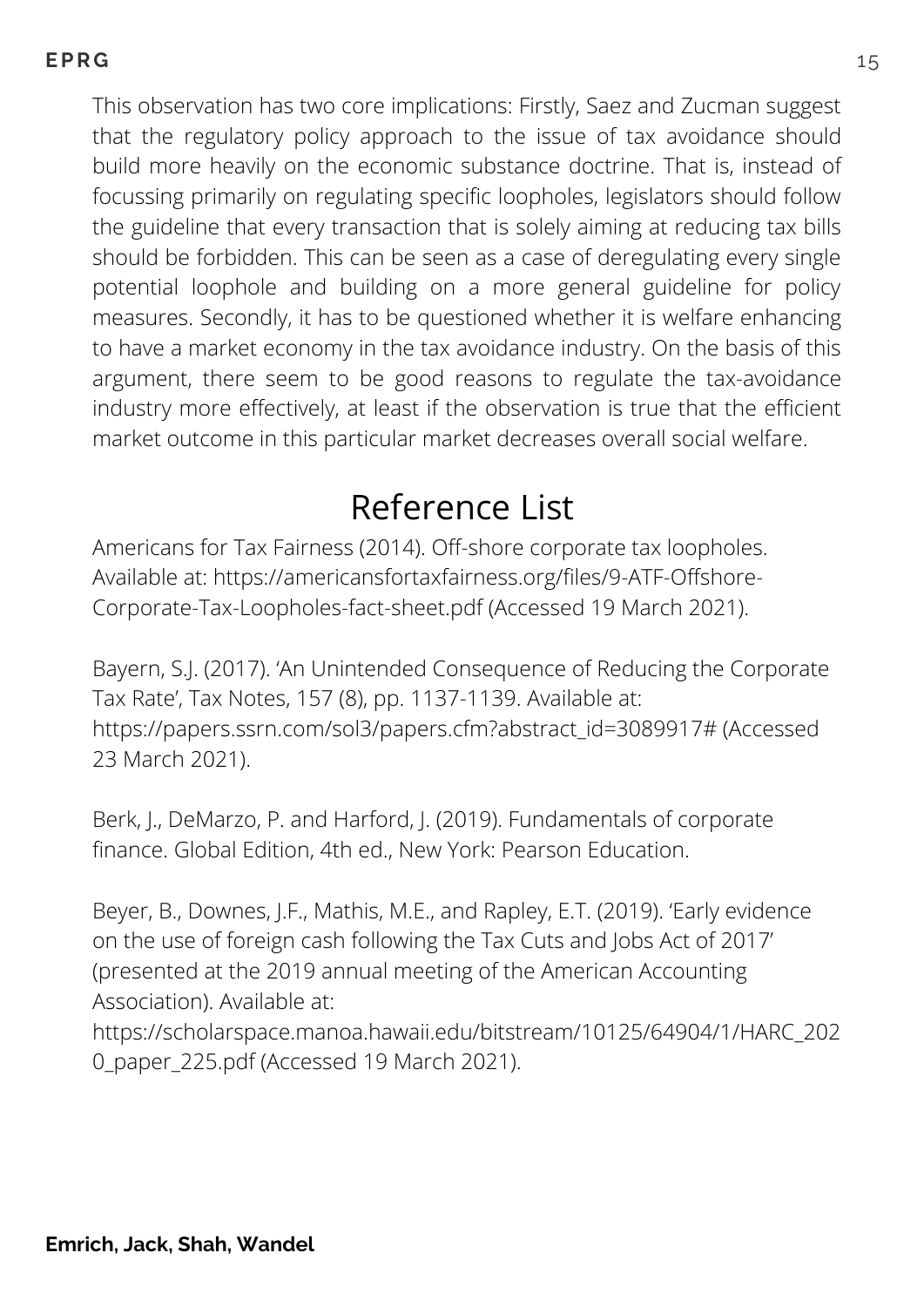Clark, D. (2021). 'Congressional democrats unveil bill to crack down on offshore corporate tax loopholes', Financial Regulation News. Available at: [https://docs.google.com/document/d/1QCKWGZDXeNzL7lrDpROgp1sZncEV](https://docs.google.com/document/d/1QCKWGZDXeNzL7lrDpROgp1sZncEVbIwbk-ba2eEumrE/edit) bIwbk-ba2eEumrE/edit# (Accessed 19 March 2021).

Cohen, M. (2019). 'TCJA boosted multinationals' investments overseas more than in U.S.', AccountingToday. Available at: [https://www.accountingtoday.com/news/tax-cuts-and-jobs-act-boosted](https://www.accountingtoday.com/news/tax-cuts-and-jobs-act-boosted-multinationals-investments-overseas-more-than-in-us)multinationals-investments-overseas-more-than-in-us (Accessed 19 March 2021).

Conklin, A. (2021). 'Yellin: offshoring tax penalty would incentivize US companies to "create and maintain jobs at home"' Fox Business. Available at: https://www.foxbusiness.com/economy/biden-treasury-nominee-offshoring[tax-penalty-would-incentivize-u-s-companies-to-create-and-maintain-jobs-at](https://www.foxbusiness.com/economy/biden-treasury-nominee-offshoring-tax-penalty-would-incentivize-u-s-companies-to-create-and-maintain-jobs-at-home)home (Accessed 19 March 2021).

Cooper, M., McClelland, J., Pearce, J., Prisinzano, R., Sullivan, J., Yagan, D., Zidar, O., and Zwick, E. (2016). 'Business in the United States: who owns it, and how much tax do they pay?', in Brown, J.R. (eds) Tax policy and the economy, 30 (1), pp. 91-128. National Bureau of Economic Research: University of Chicago Press. <https://doi.org/10.1086/685594>.

Donaldson, S.A. (2018). 'Understanding the Tax Cuts and Jobs Act', Georgia State University College of Law, Legal Studies Research Paper No. 2018-07, pp. 1-53. Available at: [http://dx.doi.org/10.2139/ssrn.3096078](https://dx.doi.org/10.2139/ssrn.3096078) (Accessed 19 March 2021).

Epstein, J. (2020). 'Biden plan sets tax penalties for offshore profits', Treasury & Risk. Available at: [https://www.treasuryandrisk.com/2020/09/09/biden](https://www.treasuryandrisk.com/2020/09/09/biden-plan-sets-tax-penalties-for-offshore-profits/)plan-sets-tax-penalties-for-offshore-profits/ (Accessed 19 March 2021).

Kamin, D., Gamage, D., Glogower, A., Kysar, R., Shanske, D., Avi-Yonah, R.S., Batchelder, L., Fleming, J.C., Hemel, D., Kane, M., Miller, D., Shaviro, D., and Viswanathan, M. (2019). 'The games they will play: tax games, roadblocks and glitches under the 2017 tax legislation', Minnesota Law Review, 103 (3), pp. 1414-1521.

#### **Emrich, Jack, Shah, Wandel**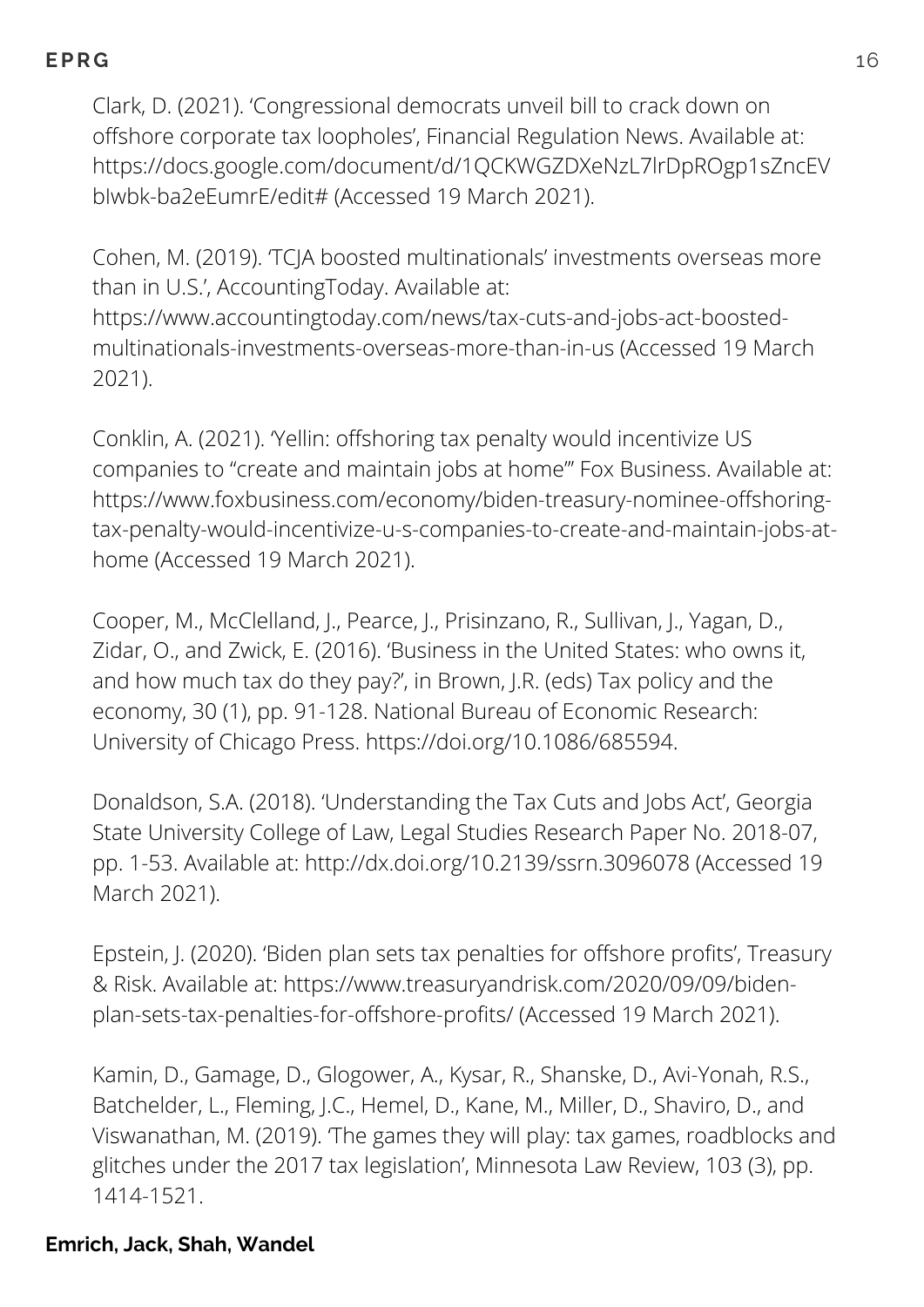Kukreja, V. (2020). 'A rocket with no fuel: how the Tax Cuts and Jobs Act creates more loopholes for corporations to exploit the U.S. economy", *Santa Clara Law Review*, 60 (2), pp. 369-396. Available at: [https://digitalcommons.law.scu.edu/cgi/viewcontent.cgi?](https://digitalcommons.law.scu.edu/cgi/viewcontent.cgi?article=2898&context=lawreview) article=2898&context=lawreview (Accessed 23 March 2021).

Looney, A. (2017). *Repatriated earnings won't help American workers—but taxing those earnings can*. The Brookings Institution. Available at: https://www.brookings.edu/blog/up-front/2017/10/25/repatriated-earningswont-help-american-workers-but-taxing-those-earnings-can/? [utm\\_campaign=Brookings%20Brief&utm\\_source=hs\\_email&utm\\_medium=e](https://www.brookings.edu/blog/up-front/2017/10/25/repatriated-earnings-wont-help-american-workers-but-taxing-those-earnings-can/?utm_campaign=Brookings%20Brief&utm_source=hs_email&utm_medium=email&utm_content=57759613) mail&utm\_content=57759613 (Accessed 19 March 2021).

Office of Tax Simplification (2020). OTS capital gains tax review: simplifying by design. Available at:

[https://assets.publishing.service.gov.uk/government/uploads/system/upload](https://assets.publishing.service.gov.uk/government/uploads/system/uploads/attachment_data/file/935073/Capital_Gains_Tax_stage_1_report_-_Nov_2020_-_web_copy.pdf) s/attachment\_data/file/935073/Capital\_Gains\_Tax\_stage\_1\_report\_- \_Nov\_2020\_-\_web\_copy.pdf (Accessed 19 March 2021).

Piketty, T. (2014). Capital in the twenty-first century. London: The Belknap Press of Harvard University Press. Available at: https://dowbor.org/wp[content/uploads/2014/06/14Thomas-Piketty.pdf](https://dowbor.org/wp-content/uploads/2014/06/14Thomas-Piketty.pdf) (Accessed 19 March 2021).

Saez, E. and Zucman, G. (2019). The triumph of injustice: how the rich dodge taxes and how to make them pay. W.W. Norton & Company Ltd.

Sarin, N. and Summers, L.H. (2019). Shrinking the tax gap: approaches and revenue potential. Working Paper No. 26475,, National Bureau of Economic Research. Available at:

[https://www.nber.org/system/files/working\\_papers/w26475/w26475.pdf](https://www.nber.org/system/files/working_papers/w26475/w26475.pdf) (Accessed 19 March 2021).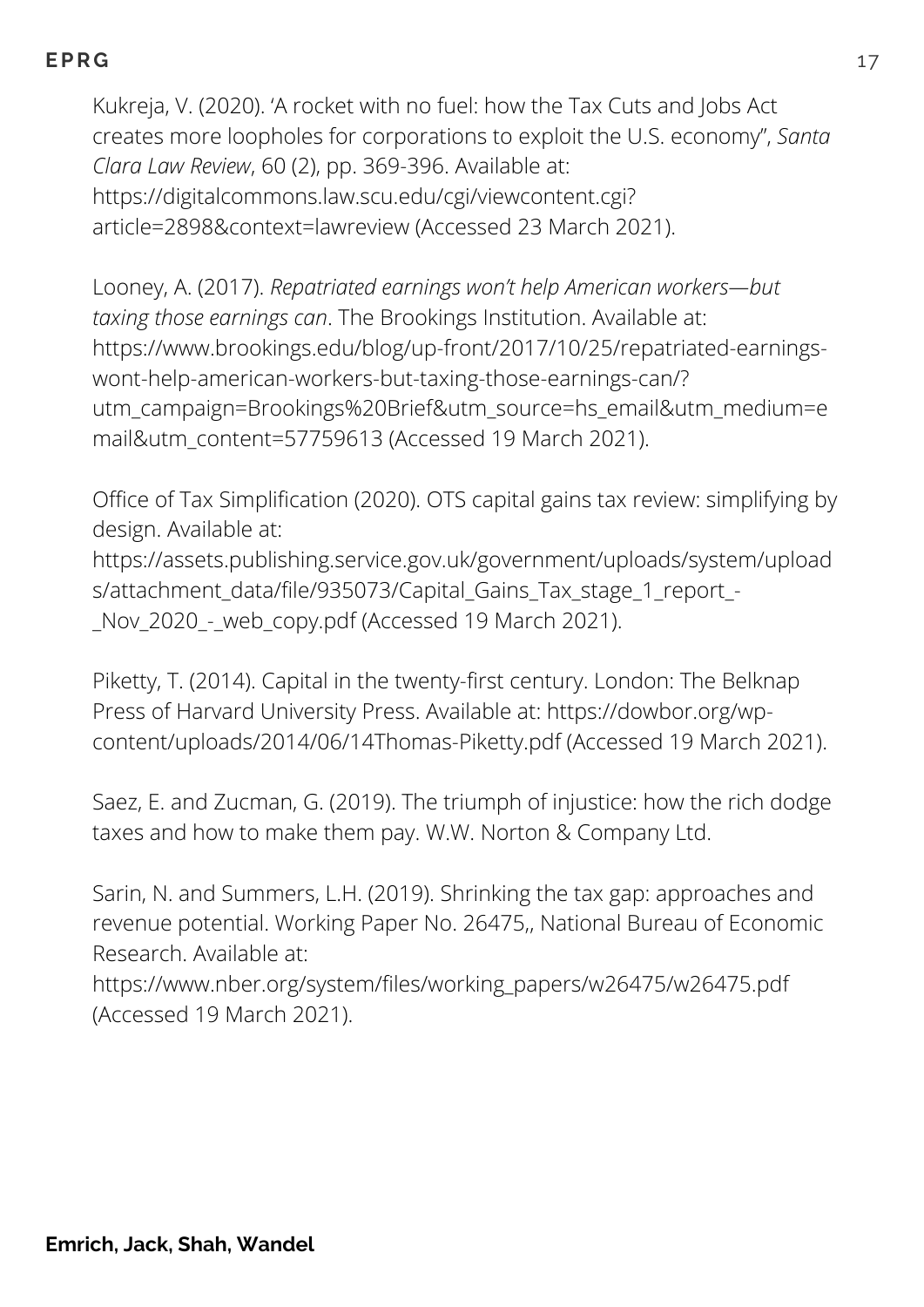Shaviro, D. (2018). 'Evaluating the new US pass-through rules', British Tax Review, 1, pp. 49-67. Reprinted by NYU Center for Law, Economics and Organization. Available at: https://poseidon01.ssrn.com/delivery.php? ID=193021116117100002108085083119072018050053039063074059107 [020120074026013125099000122062055115111018120051030092027081](https://poseidon01.ssrn.com/delivery.php?ID=193021116117100002108085083119072018050053039063074059107020120074026013125099000122062055115111018120051030092027081025011016011005029023065116121087066094019001028030057095102102110071111112001107121123125118108027088088010012089078066008007000115&EXT=pdf&INDEX=TRUE) 025011016011005029023065116121087066094019001028030057095102 102110071111112001107121123125118108027088088010012089078066 008007000115&EXT=pdf&INDEX=TRUE (Accessed 19 March 2021).

Shaxson, N. (2019). 'Tackling tax havens', Finance & Development, 56(3), pp. 7-10. Available at:

[https://www.imf.org/external/pubs/ft/fandd/2019/09/pdf/tackling-global-tax](https://www.imf.org/external/pubs/ft/fandd/2019/09/pdf/tackling-global-tax-havens-shaxon.pdf)havens-shaxon.pdf (Accessed 19 March 2021).

Smolyansky, M., Suarez, G., and Tabova, A. (2018). U.S. corporations' repatriations of offshore profits. Available at: [https://www.federalreserve.gov/econres/notes/feds-notes/us-corporations](https://www.federalreserve.gov/econres/notes/feds-notes/us-corporations-repatriation-of-offshore-profits-20180904.htm)repatriation-of-offshore-profits-20180904.htm (Accessed 19 March 2021).

Tax Policy Center, Urban Institute & Brookings Institution (n.d.). How did the Tax Cuts & Jobs Act change business taxes? Available at: [https://www.taxpolicycenter.org/briefing-book/how-did-tax-cuts-and-jobs](https://www.taxpolicycenter.org/briefing-book/how-did-tax-cuts-and-jobs-act-change-business-taxes)act-change-business-taxes (Accessed 19 March 2021).

Tax Policy Center, Urban Institute & Brookings Institution (2020). Detailed individual income tax parameters (including brackets), 1944-present. Available at: [https://www.taxpolicycenter.org/statistics/detailed-individual](https://www.taxpolicycenter.org/statistics/detailed-individual-income-tax-parameters-including-brackets-1944-present)income-tax-parameters-including-brackets-1944-present (Accessed 19 March 2021).

The Joint Committee on Taxation (2017). Macroeconomic Analysis of the Conference Agreement for H.R. 1, the "Tax Cuts and Jobs Act", JCX-69-17, Available at: <https://www.jct.gov/publications/2017/jcx-69-17/> (Accessed 23 March 2021).

The King's Fund (2020). The NHS budget and how it has changed. Available at: <https://www.kingsfund.org.uk/projects/nhs-in-a-nutshell/nhs-budget> (Accessed 19 March 2021). **Emrich, Jack, Shah, Wandel**